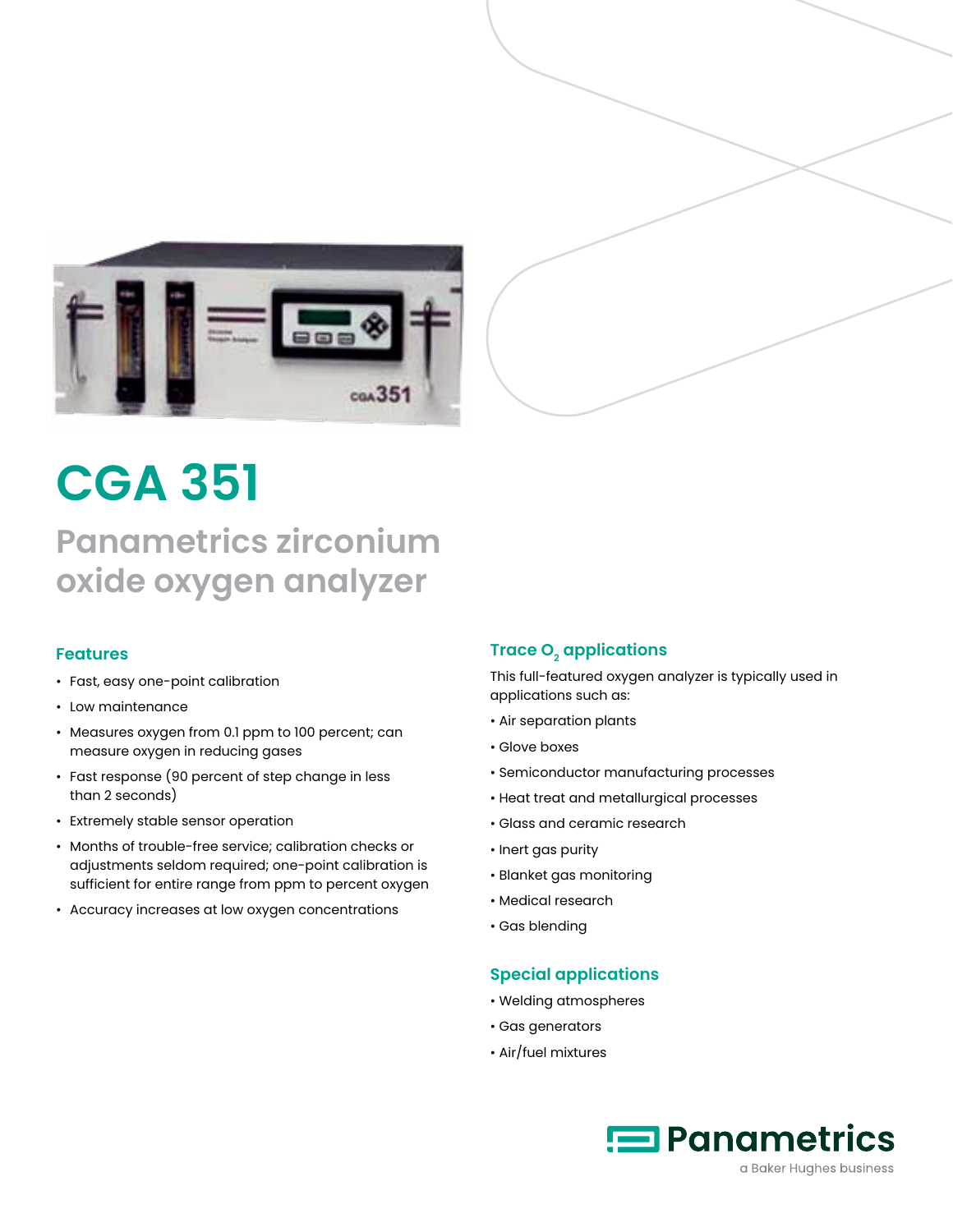



Wall mount version of CGA 351

#### **How it works**

Sample gas enters the inlet port through a needle valve and flows into a ceramic inlet tube. It then flows through the annular space between the inlet tube and the inside of the zirconium oxide oxygen sensor, then out through the outlet port and a flowmeter. When there are no combustibles present in the sample gas, the analyzer measures total oxygen. When combustibles are present, a platinum-based catalyst at the end of the ceramic tube ensures that the sample reaches equilibrium before contacting the inner electrode. It is therefore possible to measure either oxygen excess or deficiency in air/fuel mixtures.

The zirconium oxide sensor is heated and closely controlled at 1292°F (700°C). As the sample contacts the inner electrode of the heated sensor, an electrical signal is generated. The signal is proportional to the logarithm of the ratio of the oxygen concentration in the sample gas to the oxygen concentration in a reference gas contacting the outer electrode. The electronics displays O<sub>2</sub> in ppm or percent. It also displays other parameters including  $O<sub>2</sub>$  sensor millivolts and sensor temperature in °F or °C. Ambient air is used as the reference gas on the outside of the electrochemical cell.

#### **Panametrics zirconium oxide oxygen analyzer**

The CGA 351 zirconium oxide oxygen analyzer uses an advanced zirconia sensor to accurately determine oxygen content in process gases. Microprocessor-based electronics allow measurements from ppm levels to 100 percent oxygen.

#### **Applications and uses**

The CGA 351 zirconium oxide oxygen analyzer is suitable for monitoring and/or controlling high purity gas streams or atmospheres such as in air separation, heat treating, ceramic manufacturing and other processes. For dirty or wet gas applications, a suitable sampling system may be required.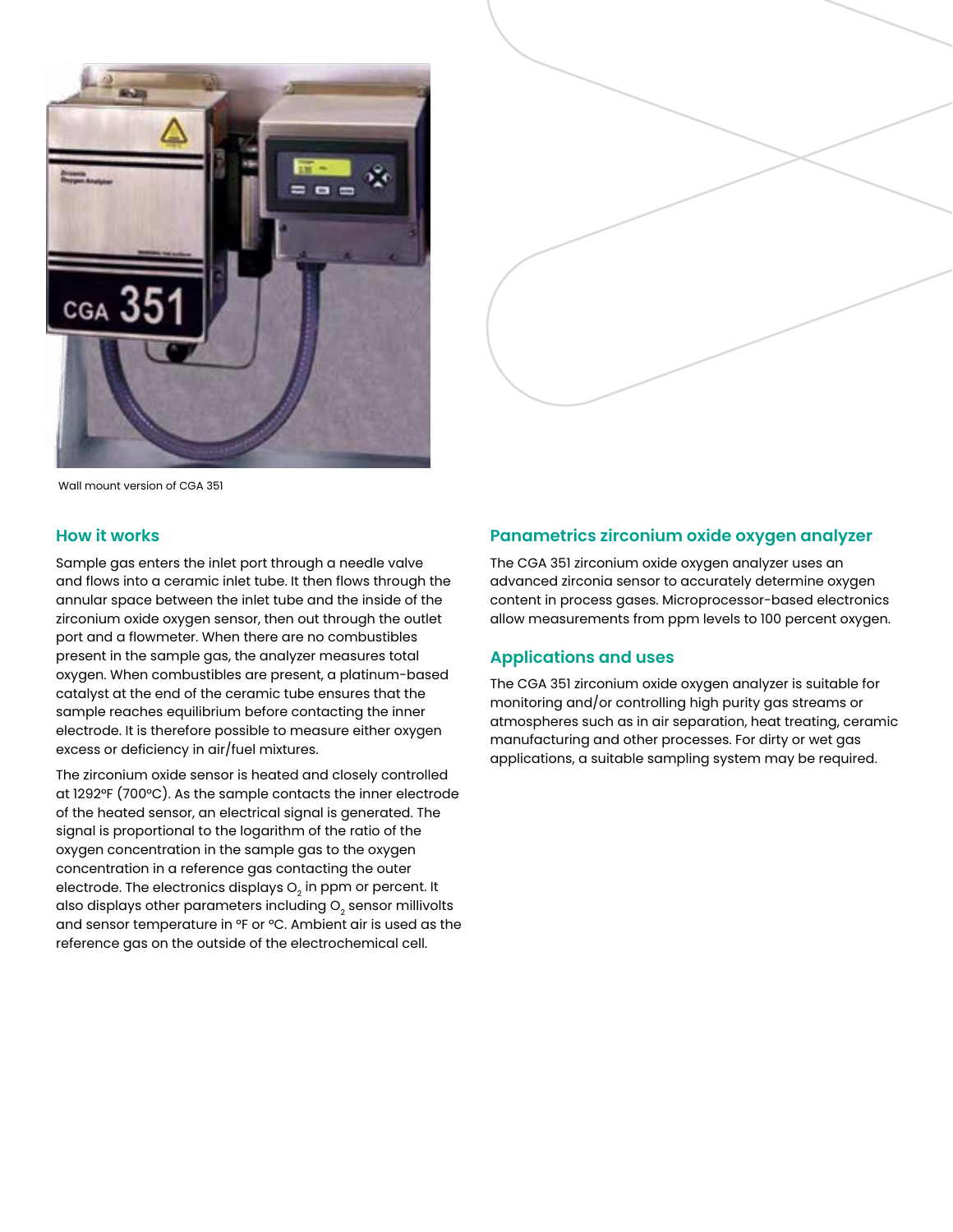### **CGA 351 specifications**

#### **Performance**

#### **Accuracy**

0.2 ppm from 0 to 10 ppm or ±2% of reading

#### **Repeatability**

±1% of reading

**Response time** Less than 2 seconds for 90% step change

**Stability** Less than 3% of reading per year

**Pressure effect** Less than 0.2% of reading per mm Hg

#### **Sample flow rate influence**

Per 40 cc/min flow change at 400 cc/min 0.2 ppm from 0 to 10 ppm or 2% of reading

#### **Background gas variation effect**

Sample gas must be clean, dry and free of combustibles. For best results used same background gas for calibration. Standard factory calibration is 5 ppm O2 in N2.

#### **Operating**

#### **Measurement range**

- Standard factory setup is 0 to 10 ppm for 4 to 20 mA output. Field selectable for any portion of the range from 0.1 to 10 ppm  $O<sub>2</sub>$
- $\cdot$  0.1 ppm to 100% O<sub>2</sub>
- The digital panel meter is software configurable to display the following parameters:
- Oxygen (ppm or %)
- Temperature (°F or °C)
- Sensor (mV)
- CJC temperature (°F or °C)
- Field selection of autorange

**Output ranges** 0/4 to 20 mA, 0 to 2 V

#### **Alarm circuits**

- Dual alarm contacts
- Contact rating 2 A, 28 VDC, SPDT, fail-safe



Wall mount version of CGA 351. Dimensions in inches (mm).

#### **Communications**

Standard RS232 serial port, PanaView™ read only

#### **Sample requirements**

- Sample flow: 400 cc/min (± 40 cc/min recommended)
- Sample inlet pressure: 1 to 10 psig
- Sample outlet (vent) pressure: 1 atmosphere

#### **Ambient requirements**

- Relative humidity: 90% maximum
- Temperature range: -13°F to 122°F (-25°C to 50°C)

#### **Power**

100/115/220/240 VAC, 50 to 60 Hz, 900 W maximum

**Line-voltage influence** ±10% nominal line voltage

#### **Fuse**

4 A, 250 V, TD, 5 x 20 mm

#### **Materials contacting sample gas**

316 stainless steel, ceramic and platinum